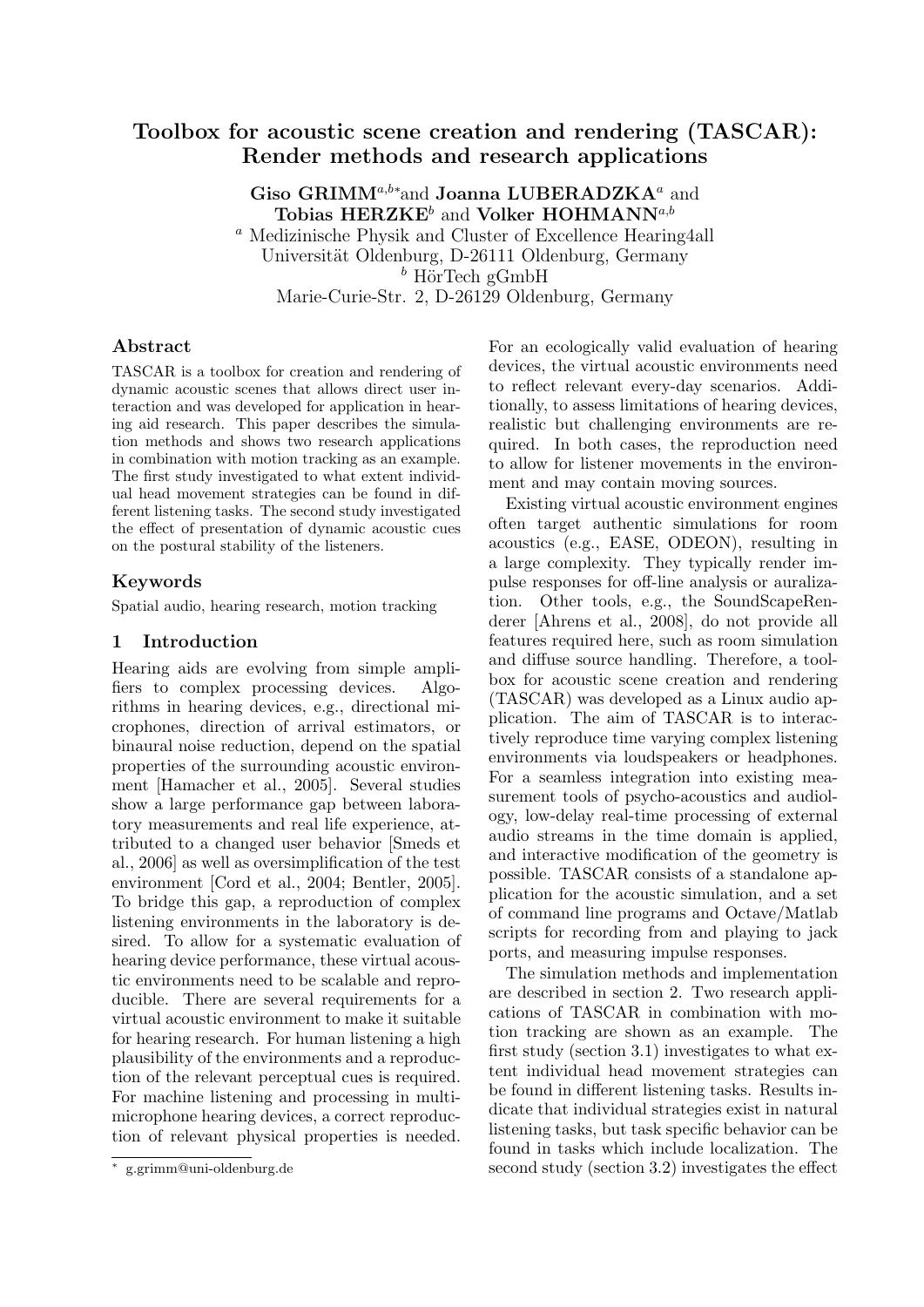of presentation of dynamic acoustic cues on the postural stability of the listeners. Test subjects performed a stepping test while imposed with stationary or spatially dynamic sounds. Results show that in the absence of visual cues the spatial dynamics of acoustic stimuli have a significant effect on postural stability.

# 2 TASCAR: Methods and implementation

The implementation of TASCAR utilizes the jack audio connection kit [Davis and Hohn, 2003]. Audio content is exchanged between different components of TASCAR via jack ports. The jack time line is used as a base of all timevarying features. Audio signals are processed block-wise in the time domain. A rough signal and data flow chart of TASCAR is shown in Figure 1.



Figure 1: Schematic audio and control signal flow chart of TASCAR in a typical hearing research subjective test application.

The structure of TASCAR can be divided into three major components: Audio content is delivered by an audio player module. It provides a non-blocking method of accessing sound file portions. Audio content can also be delivered by external sources, e.g., from physical sources, audio workstations, or any other jack client. The second major block is the geometry processing of the virtual acoustic environment. The last block is the acoustic model, i.e., the combination of audio content and geometry information into an acoustic environment in a given render format.

#### 2.1 Geometry processing

An acoustic scene in TASCAR consists of objects of several types: Sound sources, receivers, reflectors, and dedicated sound portals for coupled room simulations [Grimm et al., 2014]. All object types have trajectories defined by location in Cartesian coordinates and orientation on ZYX-Euler-coordinates. These trajectories are linearly interpolated between sparse time samples; the location is interpolated either in Cartesian coordinates, or in spherical coordinates relative to the origin. The orientation is interpolated in Euler coordinates. The geometry is updated once in each processing cycle.

Sound source objects can consist of multiple "sound vertices", either as vertices of a rigid body, i.e., following the orientation of the object, or as a chain, i.e., at a given distance on the trajectory. Each "sound vertex" is a primary source.

 $\mathbf{p}_{src}$  is the primary source position,  $\mathbf{p}_{rec}$  is the receiver position, and  $O_{rec}$  is the rotation matrix of the receiver. Then  $\mathbf{p}_{rel}$  =  $O_{rec}^{-1}(\mathbf{p}_{src} - \mathbf{p}_{rec})$  is the position of the sound source relative to the receiver, and  $r = ||\mathbf{p}_{rel}||$ is the distance between source and receiver.

Reflectors can consist of polygon meshes with one or more faces. For each mesh, reflection properties can be defined. For a first order image source model, each pair of primary source and reflector face creates an image source. For higher order image source models, also the image sources of lower orders are taken into account. A schematic sketch of the image model geometry is shown in Figure 2. The image source position  $\mathbf{p}_{img}$  is determined by the closest point on the (infinite) reflector plane  ${\bf p}_{cut}$  to the source  $\mathbf{p}_{src}$ :  $\mathbf{p}_{img} = 2\mathbf{p}_{cut} - \mathbf{p}_{src}$ .

The image source position is independent of the receiver position. However, the visibility of an image source depends on the receiver position and the reflector dimension. If the intersection point of the connection from the image source to the receiver with the reflector plane  $\mathbf{p}_{is}$  is within the reflector boundaries, the image source is visible, and a specular reflection is applied. If  $\mathbf{p}_{is}$  is not within the reflector boundaries, the effective image source position is shifted into the direction of the closest point on the boundary to  $\mathbf{p}_{is}$ , and an "edge reflection" is applied. The differences between these two reflection types in terms of audio processing are described in section 2.2.2.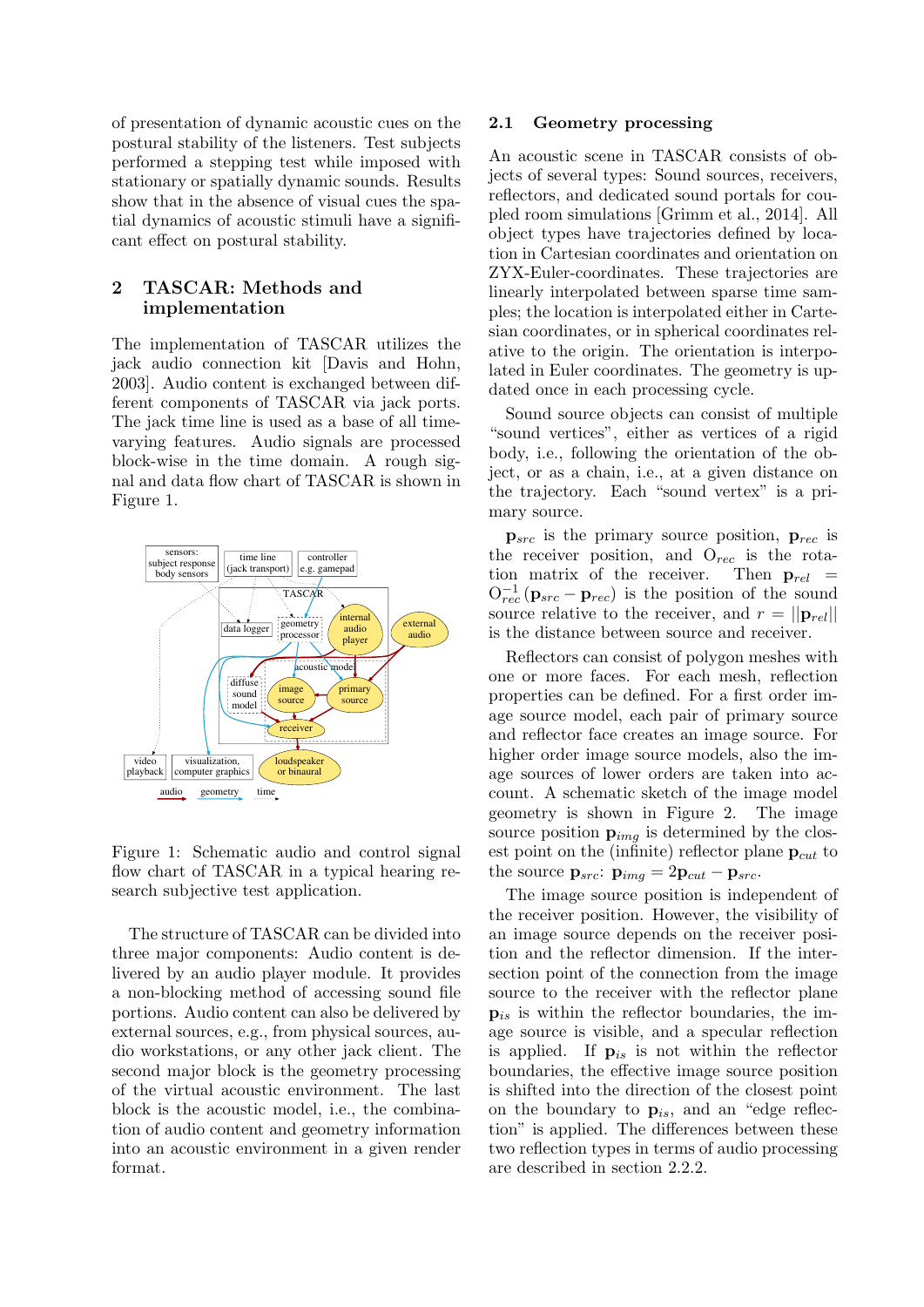

Figure 2: Schematic sketch of the image model geometry. Left panel: "specular" reflection, i.e., the image source is visible within the reflector; right panel: edge reflection.

## 2.2 Acoustic model

For each pair of receiver and sound source – primary or image source – an acoustic model is calculated. The acoustic model can be split into the transmission model, which depends only on the distance between source and receiver, an image source model, which depends on the reflection properties of the reflecting surfaces as well as on the "visibility" of the reflected image source, and a receiver model, which encodes the direction of the sound source relative to the receiver into the render output format.

#### 2.2.1 Transmission model

The transmission model consists of air absorption, and a time-varying delay line for a simulation of Doppler-shift and time-varying combfilter effects.

Point sources follow a  $1/r$  sound pressure law, i.e., doubling the distance  $r$  results in half of the sound pressure. Air absorption is approximated by a simple first order low-pass filter model with the filter coefficients controlled by the distance:

$$
y_k = a_1 y_{k-1} + (1 - a_1) x_k \tag{1}
$$

$$
a_1 = e^{-\frac{rf_s}{c\alpha}}, \qquad (2)
$$

where c is the speed of sound,  $x_k$  is the source signal at the sample  $k$ , and  $y_k$  is the filtered signal. The empiric constant  $\alpha = 7782$  was manually adjusted to provide sensible values for distances below 50 meters. This approach is very similar to that of [Huopaniemi et al., 1997] who used a FIR filter to model the frequency response at certain distances. However, in this approach the distance parameter  $r$  can be varied dynamically.

The time varying delay line uses nearest neighbor interpolation<sup>1</sup>.

## 2.2.2 Image source model

Early reflections are modeled using an image source model. In opposite to most commonly used models (e.g., [Allen and Berkley, 1979]) which calculate impulse responses for a rectangular enclosure ("shoebox model"), reflections are simulated for each reflecting polygon-shaped surface.

With finite reflectors, it is distinguished between a "specular" reflection, when the image source is visible from the receiver position within the reflector, and an "edge" reflection, when the image source would not be "visible". In both cases, the source signal is filtered with a first order low pass filter<sup>2</sup> determined by a reflectivity coefficient  $\rho$ , and a damping coefficient δ:

$$
y_k = \delta y_{k-1} + \rho x_k \tag{3}
$$

For "edge" reflections, the effective image source is shifted that it appears from the di-

<sup>1</sup>Other interpolation methods are planned.

<sup>2</sup> In later versions of TASCAR the reflection filter will be controlled by frequency-dependent absorption coefficients to avoid the sample rate dependency.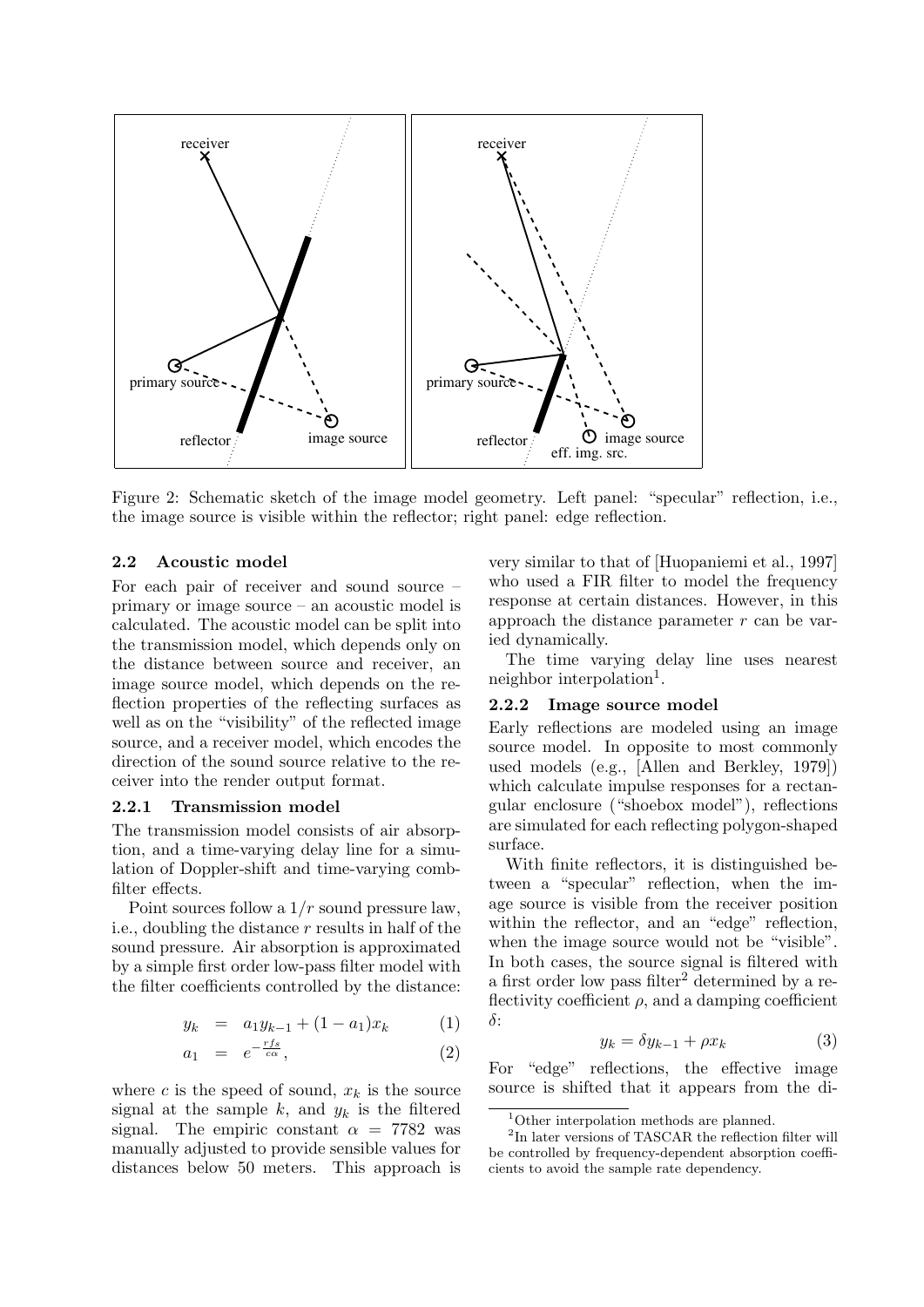rection of a point on the reflector edge which is closest to  $\mathbf{p}_{is}$ . If receiver or sound source are behind the reflector, the image source is not rendered.

#### 2.2.3 Receiver model

A receiver encodes the output of the transmission model of each sound source into the output format, based on the relative position between sound source and receiver,  $\mathbf{p}_{k,rel}$ . Each receiver owns one jack output port for each output channel  $n$ ; the number of channels depends on the receiver type and configuration. The receiver output signal  $z_k(n)$  for the output channel n and sound source k is

$$
z_k(n) = w(\mathbf{p}_{k,rel}, n)y_k \tag{4}
$$

with the transmission model output signal  $y_k$ .  $w(\mathbf{p}_{rel}, n)$  are the driving weights for each output channel. The mixed output signal of the whole virtual acoustic environment is the sum of  $z_k(n)$  across all sources k, plus the diffuse sound signals decoded for the respective receiver type (see section 2.3 for more details).

Several receiver types are implemented: Virtual omni-directional microphones simply return the output without directional processing,  $w = 1$ . Simple virtual cardioid microphones apply a gain q depending on the angle  $\theta$  between source and receiver:

$$
w = \frac{1}{2} \left( \cos(\theta) + 1 \right) \tag{5}
$$

For reproduction via multichannel loudspeaker arrays, receiver types with one output channel for each loudspeaker can be used. A "nearest speaker" receiver is a set of virtual loudspeakers at given positions in space (typically matched with the physical loudspeaker setup). The driving weights for each virtual loudspeaker are 1 for the least angular distance between the virtual loudspeaker and  $\mathbf{p}_{rel}$ , and 0 for all other channels. Other receiver types are horizontal and full-periphonic 3rd order Ambisonics [Daniel, 2001], VBAP [Pulkki, 1997], and "basic" as well as "in-phase" ambisonic panning [Neukom, 2007].

Since the geometry is updated only once in each processing block, all receiver types interpolate their driving weights so that the processed geometry is matched at the end of each block. For some receiver types, e.g., 3rd order Ambisonics, this may lead to a spatial blurring of the sources if the angular movement within

one processing block is large compared to the spatial resolution of the receiver type.

#### 2.3 Diffuse sources and reverberation

Diffuse sources, e.g., background signals, or diffuse reverberation [Wendt et al., 2014], are added in first order ambisonics (FOA) format. No distance law is applied to diffuse sound sources; instead, they have a rectangular spatial range box, i.e., they are only rendered if the receiver is within their range box, with a von-Hann ramp at the boundaries of the range box. Position and orientation of the range box can vary with time. The diffuse source signal is rotated by the difference between receiver orientation and box orientation. Each receiver type provides also a method to render FOA signals to the receiver-specific output format.

# 2.4 Further components

Besides the open source core of TASCAR in form of a command line application<sup>3</sup>, a set of extension modules is commercially developed by HörTech gGmbH. These components include a graphical user interface, a time aligned data logging system for open sound control (OSC) messages, interfaces for motion trackers and electro-oculography, and specialized content controllers.

#### 3 Example research applications

In this section, two studies related to hearing aid research which are based on TASCAR are briefly described, to illustrate possible applications.

## 3.1 Individualized head motion strategies

The hypothesis of this study was that taskspecific head movement strategies can be measured on an individual basis. Head movements in a natural listening environment were assessed. A panel discussion with four talkers in a simulated room with early reflections was played back via an eight-channel loudspeaker array, using 3rd order Ambisonics. Head movements were recorded with the time aligned data logger using a wireless inertial measurement unit and a converter to OSC messages.

Figure 3 shows five individual head orientation trajectories. Systematic differences can be observed: Whereas one subject (green line) performs a searching motion, i.e., modulation

<sup>3</sup>https://github.com/gisogrimm/tascar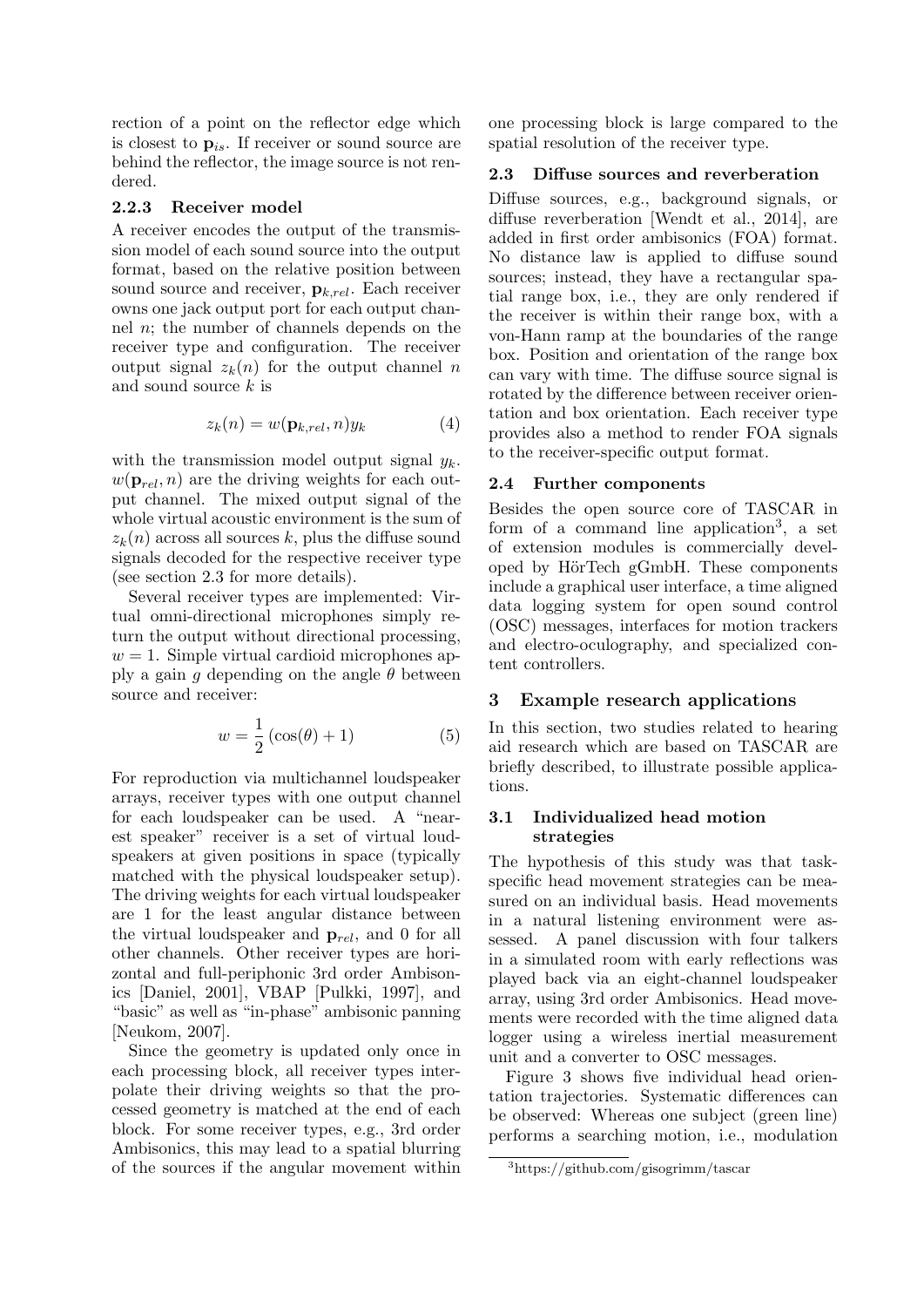

Figure 3: Intensity of a panel discussion in a room as a function of time and azimuth (shades of gray) with five individual head orientations.

around the final position, at each change of talkers, other subjects adapt slower to source position changes. One subject (blue line) shows a constant offset, possibly indicating a better-ear listening strategy.

# 3.2 Postural stability

Some hearing aid users feel disturbed by fastacting automatics of hearing aids and the potentially resulting quickly changing binaural cues. To prepare the ground for further investigations of this effect, the second study assessed the effect of spatially dynamic acoustic cues on the postural stability [Büsing et al., 2015]. It is based on an experiment in which it was shown that the presence of a stationary sound can improve the postural stability in the absence of visual cues [Zhong and Yost, 2013]. A Fukuda stepping test was performed, in which the subjects were asked to step 100 steps in a fixed position. The subject drift was taken as a measure of postural stability.

In this study with 10 young participants with normal vision and hearing, the factors vision (open or closed eyes), stimulus (static or moving) and spatial complexity (two sources or many sources) on postural stability were analyzed. The stimuli were rendered with TASCAR; the factors stimulus and spatial complexity were realized by alternative virtual environments. The environment with low complexity was a kitchen scene with a frying pan and a clock, either rendered statically or with a sinusoidal rotate

around the listener. The complex environment was a virtual amusement park, either from a carousel perspective or from a static position. The subjects were tracked with the microsoft kinect skeleton tracking library. The positions of the modeled nodes were send from the windows PC via OSC to the TASCAR data logger. The body rotation was measured as the rotation of the shoulder skeleton nodes. The results are shown in Figure 4. Vision has the largest effect on the body rotation; with open eyes the average body rotation during the test is small, independent from the stimulus and complexity condition. However, without visual cues, the spatially dynamic complex scene leads to a significantly higher body rotation than the corresponding complex static scene.

# 4 Conclusions

To bridge the gap between laboratory results and real-life experience in the domain of hearing research and hearing device evaluation, a tool for acoustic scene creation and rendering (TASCAR) was developed. The tool focuses on a reproduction of perceptual cues and physical properties of the sound field which are relevant for typical applications in hearing device research. Simplifications allow for computational efficiency. The implementation utilizes the jack audio connection kit, resulting in a large flexibility.

To compute the sound at a given position of the receiver, the signal coming from each source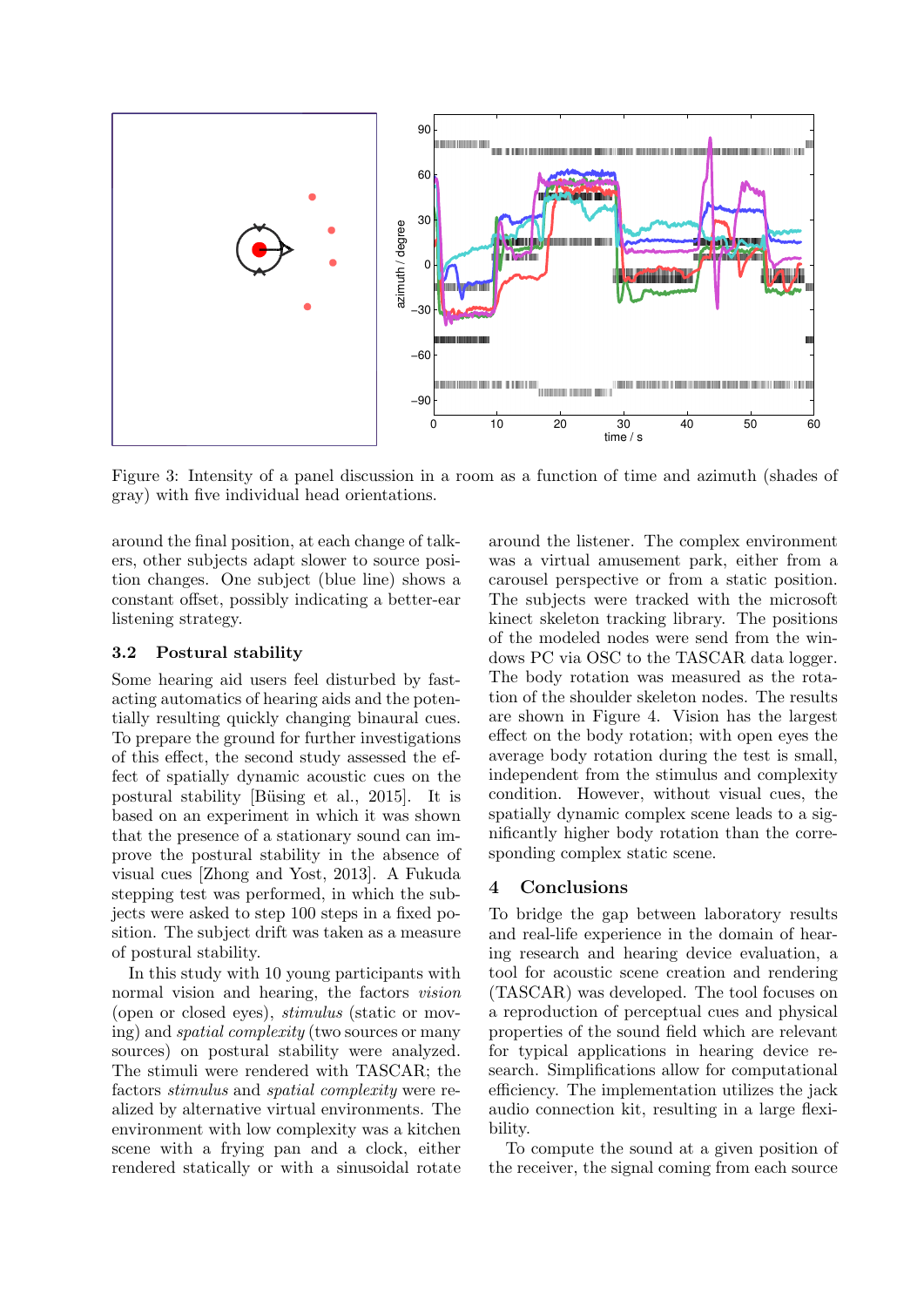

Figure 4: Body rotation in a Fukuda stepping test in a simple scene (left panel) and a complex scene (right panel). In the absence of visual cues, the dynamic cues (red diamonds) have a significant effect on the body rotation in the complex scene.

– primary or image source – is computed based on the transmission model, i.e., depending on the distance. The receiver output signal is computed depending on the type of the receiver and the angle between source and receiver. The receiver signals from all sources are added up and combined with diffuse sounds, resulting in the sound of a virtual acoustic environment in a given point.

Two studies based on the spatial audio reproduction of TASCAR demonstrate its applicability as a research tool for reproduction of spatially dynamic acoustic environments.

# 5 Acknowledgments

This study was funded by the research group DFG for 1732. We thank Isabel Büsing and Tobias Neher from the group "Individualized Hearing Devices" for providing the data on postural stability and the good collaboration.

# References

J. Ahrens, M. Geier, and S. Spors. 2008. The soundscape renderer: A unified spatial audio reproduction framework for arbitrary rendering methods. In Audio Engineering Society Convention 124. Audio Engineering Society.

J. B. Allen and D. A. Berkley. 1979. Image method for efficiently simulating small-room acoustics. The Journal of the Acoustical Society of America, 65:943.

R. A. Bentler. 2005. Effectiveness of directional microphones and noise reduction schemes in hearing aids: A systematic review of the evidence. Journal of the American Academy of Audiology, 16(7):473–484.

I. Büsing, G. Grimm, and T. Neher. 2015. Einfluss von räumlichdynamischen Schallinformationen auf das Gleichgewichtsvermögen (influence of spatially dynamic acoustic cues on postural stability). In 18. Jahrestagung der Deutschen Gesellschaft für Audiologie, Bochum, Germany.

M. T. Cord, R. K. Surr, B. E. Walden, and O. Dyrlund. 2004. Relationship between laboratory measures of directional advantage and everyday success with directional microphone hearing aids. Journal of the American Academy of Audiology, 15(5):353–364.

J. Daniel. 2001. Représentation de champs  $a\text{ }c\text{ }o$  acoustiques, application  $\dot{a}$  la transmission et `a la reproduction de scnes sonores complexes dans un contexte multimdia. Ph.D. thesis, Université Pierre et Marie Curie (Paris VI), Paris.

P. Davis and T. Hohn. 2003. Jack audio connection kit. In Proc. of the Linux Audio Developer Conference. ZKM Karlsruhe.

G. Grimm, T. Wendt, V. Hohmann, and